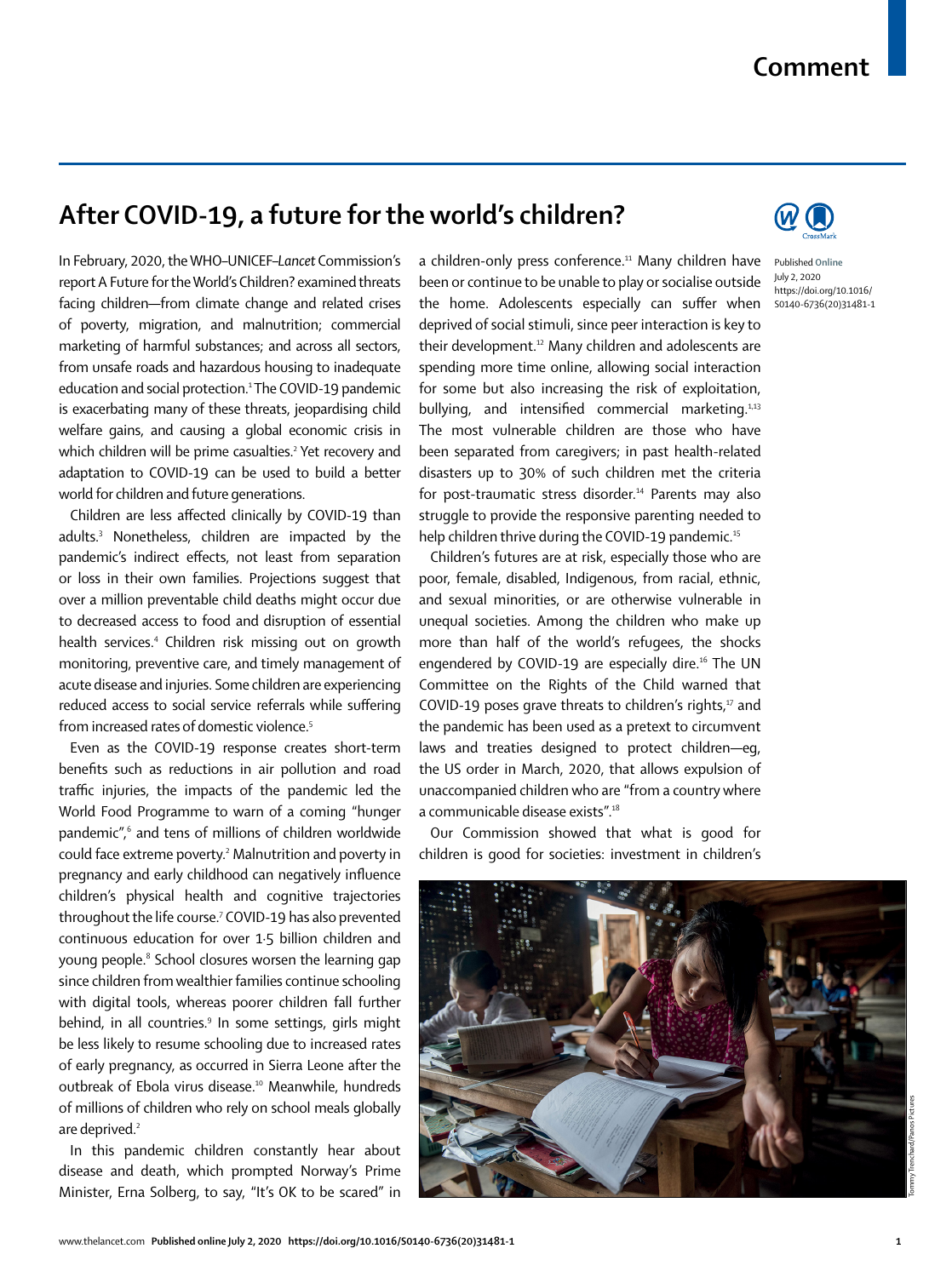wellbeing provides benefits that are immediate, long term, and intergenerational.<sup>1</sup> While the pandemic will strain public finances, there must be no return to the austerity policies that followed the 2008 financial crash, which escalated health and social crises in Europe<sup>19</sup> and elsewhere. So far, countries' responses have focused on short-term business relief and social protection and not on the long-term recovery needed to create healthier and more equal societies.

Country leaders should put child health and wellbeing at the centre of recovery plans, include experts in children's issues in the relevant task forces and legislative working groups, engage their ministries to work together for children, and ask children and adolescents what changes they would like to see. Action for children also means action on the climate emergency. Enforced global shutdowns are projected to decrease carbon emissions by only 5.5% this year,<sup>20</sup> at great cost to human life, showing how deeply humanity's relationship with the environment must change. Removal of fossil fuel subsidies, new taxes on carbon, and stimulus money can fund a child-centred recovery, transforming health systems and societies for the better.

The pandemic's effects have underscored the necessity for coordination across sectors and with communities. The breadth and speed of implementation of multisectoral social protection measures prompted by COVID-19 show what is possible—as do the communities mobilising to care for each other. Local governments are well placed to implement a child-centred agenda, with mayors of dozens of major cities warning there can be no return to "business as usual".<sup>21</sup> Putting children at the centre implies radical change: redesigning neighbourhoods to give children spaces to play, valuing care work and ensuring families have time and resources to raise children, ensuring sustainable food systems to nourish growing bodies, and passing on a healthy planet for children to inherit.

Finally, COVID-19 underlines the need for greater international solidarity. World leaders, experts, elders, and ordinary people are calling for a "people's vaccine" for COVID-19 that is free and available to all, and for debt forgiveness to allow countries to improve citizens' lives today and in the future. Our Commission report called for a global movement, bringing together governments, civil society, communities, and children to put action for

children at the centre of the Sustainable Development Goals. The policy choices being made today will shape our societies' wellbeing for years to come. As the world responds to COVID-19, we propose one overarching question to guide countries' efforts: are we making the world better for children?

JB received grants and AC received personal fees from the Bill & Melinda Gates Foundation. SLD and LG received personal fees from WHO for work related to the WHO-UNICEF-*Lancet* Commission. All other authors declare no competing interests. The authors alone are responsible for the views expressed in this Comment and they do not necessarily represent the views, decisions, or policies of the institutions with which they are affiliated.

## *The WHO–UNICEF–*Lancet *Commissioners\** **sdalgli1@jhu.edu**

\*The members of the WHO–UNICEF–*Lancet* Commissioners are: Helen Clark, Awa Marie Coll-Seck, Anshu Banerjee, Stefan Peterson, Sarah L Dalglish, Shanthi Ameratunga, Dina Balabanova, Zulfiqar A Bhutta, John Borrazzo, Mariam Claeson, Tanya Doherty, Fadi El-Jardali, Asha S George, Angela Gichaga, Lu Gram, David B Hipgrave, Aku Kwamie, Qingyue Meng, Raúl Mercer, Sunita Narain, Jesca Nsungwa-Sabiiti, Adesola O Olumide, David Osrin, Timothy Powell-Jackson, Kumanan Rasanathan, Imran Rasul, Papaarangi Reid, Jennifer Requejo, Sarah S Rohde, Nigel Rollins, Magali Romedenne, Harshpal Singh Sachdev, Rana Saleh, Yusra R Shawar, Jeremy Shiffman, Jonathon Simon, Peter D Sly, Karin Stenberg, Mark Tomlinson, Rajani R Ved, and Anthony Costello.

The Helen Clark Foundation, Auckland, New Zealand (HC); Partnership for Maternal Newborn & Child Health, Geneva, Switzerland (HC); Senegal Presidency, Dakar, Senegal (AMC-S); Department of Maternal Newborn Child and Adolescent Health (AB, NR, JSi), Department of Health Systems Governance and Financing, WHO, Geneva, Switzerland (KS); UNICEF Headquarters, Programme Division, Health Section (SP, DBH), and Division of Data, Analysis, Planning and Monitoring, Data and Analytics Section, New York, NY, USA (JR); Department of International Health, Johns Hopkins School of Public Health, Baltimore, MD 21205, USA (SLD, YRS, JSh); School of Population Health, University of Auckland, Auckland, New Zealand (SA, PR); Department of Global Health and Development, London School of Hygiene & Tropical Medicine, London, UK (DB, TP-J); Centre for Global Child Health, Hospital for Sick Children, Toronto, ON, Canada (ZAB); Center of Excellence in Women and Child Health, the Aga Khan University, Karachi, Pakistan (ZAB); Global Financing Facility, World Bank, Washington, DC, USA (JB); Public Health Specialist, Washington, DC, USA (MC); Health Systems Research Unit, South African Medical Research Council, Cape Town, South Africa (TD, SSR); Department of Health Management and Policy, (FE-J) Knowledge to Policy Center American University of Beirut, Beirut, Lebanon (FE-J, RS); School of Public Health, University of Western Cape, Bellville, South Africa (ASG); Financing Alliance for Health, Nairobi, Kenya (AG); Institute for Global Health (LG, DO), Department of Economics (IR), University College London, London, UK (AC); Health Policy and Systems Research Consultant, Accra, Ghana (AK); China Center for Health Development Studies, Peking University, Beijing, China (QM); Program of Social Sciences and Health, FLASCO (Latin American School of Social Sciences), Buenos Aires, Argentina (RM); Centre for Science and Environment, New Delhi, India (SN); Department of Maternal and Child Health, Uganda Ministry of Health, Kampala, Uganda (JN-S); Institute of Child Health, University of Ibadan, Ibadan, Nigeria (AOO); Department of Health Systems, WHO, Phnom Penh, Cambodia (KR); West and Central Regional Office, UNICEF, Dakar, Senegal (MR); Pediatrics and Clinical Epidemiology, Sitaram Bhartia Institute of Science and Research, New Delhi, India (HSS); Children's Health and Environment Program, The University of Queensland, Brisbane, QLD, Australia (PDS); Institute for Life Course Health Research, Department of Global Health, Stellenbosch University, Cape Town, South Africa (MT); and National Health Systems Resource Centre, New Delhi, India (RRV)

- 1 Clark H, Coll-Seck AM, Banerjee A, et al. A future for the world's children? A WHO-UNICEF-*Lancet* Commission. *Lancet* 2020; **395:** 605–58.
- 2 UN. Policy brief: the impact of COVID-19 on children. New York: United Nations, 2020.